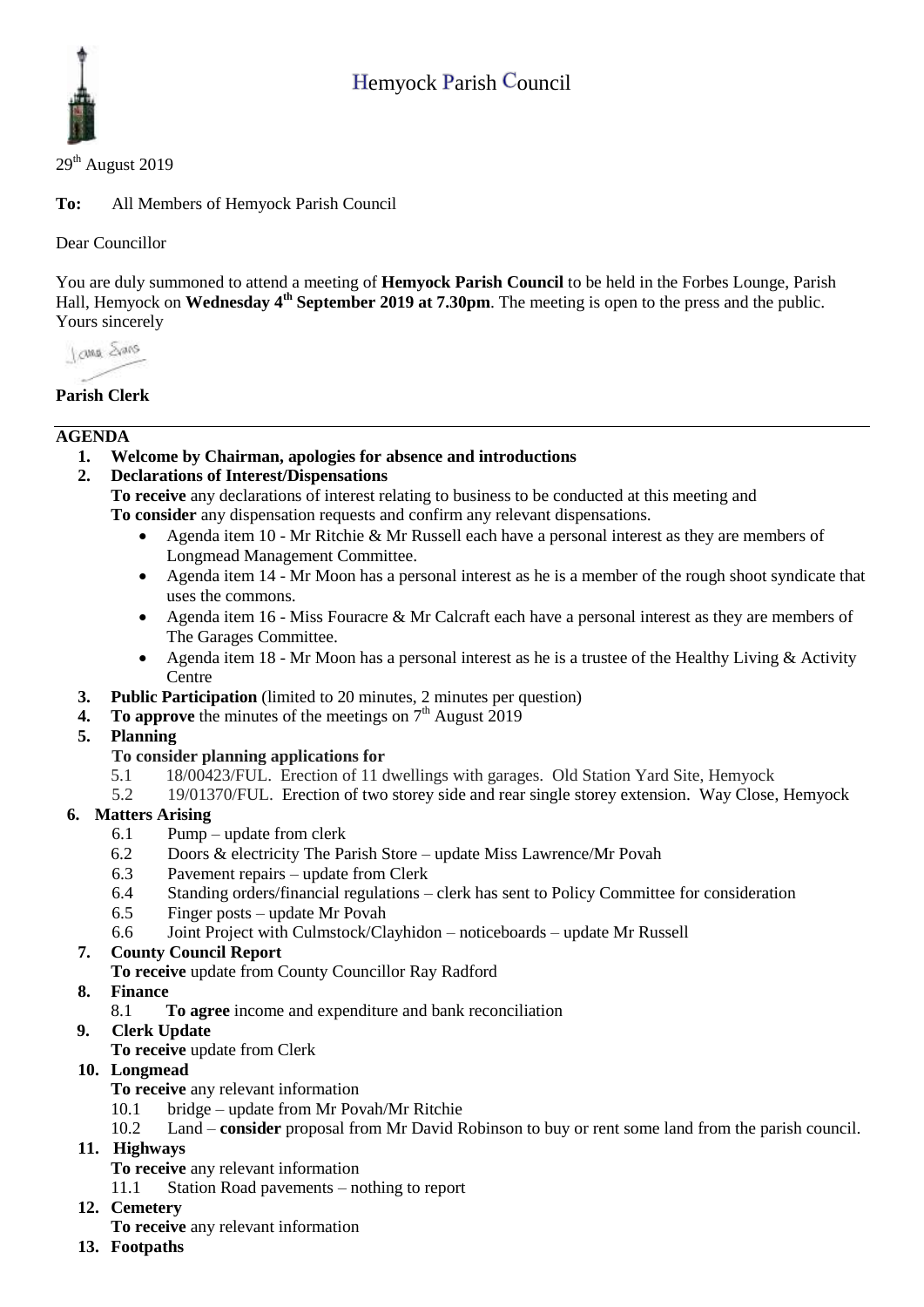**To receive** any relevant information.

- 13.1 Pitthayne footpath diversion update from Mr Povah
- **14. Commons Management Group CMG**
	- **To receive** any relevant information
	- 14.1 Car parking area carry forward

## **15. Village Maintenance**

**To receive** any relevant information

- 15.1 **To discuss and agree** additional tasks
- 15.2 St Margaret's Brook weed removal agree plan of action
- **16. Garages Youth Project**

**To receive** any relevant information

- **17. Blackdown Hills Parish Network To receive** any relevant information
	- 17.1 To complete ballot paper for representatives to serve on AONB management board
- **18. Blackdown Healthy Living & Activities Centre**
	- **To receive** any relevant information

# **19. Asset Management**

**To receive** any relevant information

- 19.1 **Agree** date for meeting to discuss future projects/budget planning
- **20. Future meeting dates – agree** date of Annual Parish Meeting.
- **21. Items raised by Chairman**
- **22. Items raised by Councillors**
- **23. Correspondence**

## **To note**

- 23.1 Letter from St Marys Church inviting chairman to institution and induction of Rector
- 23.2 Blackdown Hills AONB Management Plan 2019-2024
- 23.3 Dementia Friendly Communities letter and guide
- 23.4 DALC annual report
- 23.5 Countryside Voice summer edition
- 23.6 United Trust Bank confirmation of 1-year bond.

## **To consider**

23.7 MDDC email reference Visit Mid Devon promotion

- **24. Public Participation**
- **25. PR**

# **26. Date of Next Council Meeting Wednesday 2 ndOctober 2019 at 7.30pm, Forbes Lounge, Parish Hall**

#### **FINANCE SCHEDULE INCOME**

| . .      | 250.00  | Pring $\&$ Son - cemetery |
|----------|---------|---------------------------|
| <u>.</u> | $1/2$ . | <b>HSBC</b><br>Interest   |

#### **EXPENDITURE**

| 1.  | 360.50     | I Pike                          | Grass cutting and maintenance |
|-----|------------|---------------------------------|-------------------------------|
| 2.  | Tbc        | D Evans                         | Wages and expenses            |
| 3.  | Tbc        | <b>HMRC</b>                     | <b>PAYE</b>                   |
| 4.  | <b>Tbc</b> | K Amor                          | Cleaning, public conveniences |
| 5.  | 110.00     | Gareth Johns - Lockrite         | Toilet door lock              |
| 6.  | 480.00     | <b>PKF</b> Littlejohn LLP       | External Audit fee            |
| 7.  | 10.11      | P Lawrence                      | Reimbursement – stationery    |
| 8.  | 37.20      | Hemyock Parish Hall             | Room hire                     |
| 9.  | 56.84      | N Power                         | Toilets electricity           |
| 10. |            | 3,783.57 $\vert$ Came & Company | Insurance                     |

# **BANK RECONCILIATION**

| HSBC Community a/c   | 19,476.41 |
|----------------------|-----------|
| <b>HSBC</b> Deposit  | 75,216.08 |
| HSBC P3              | 0.04      |
| <b>HSBC</b> Longmead | 1.∠/      |